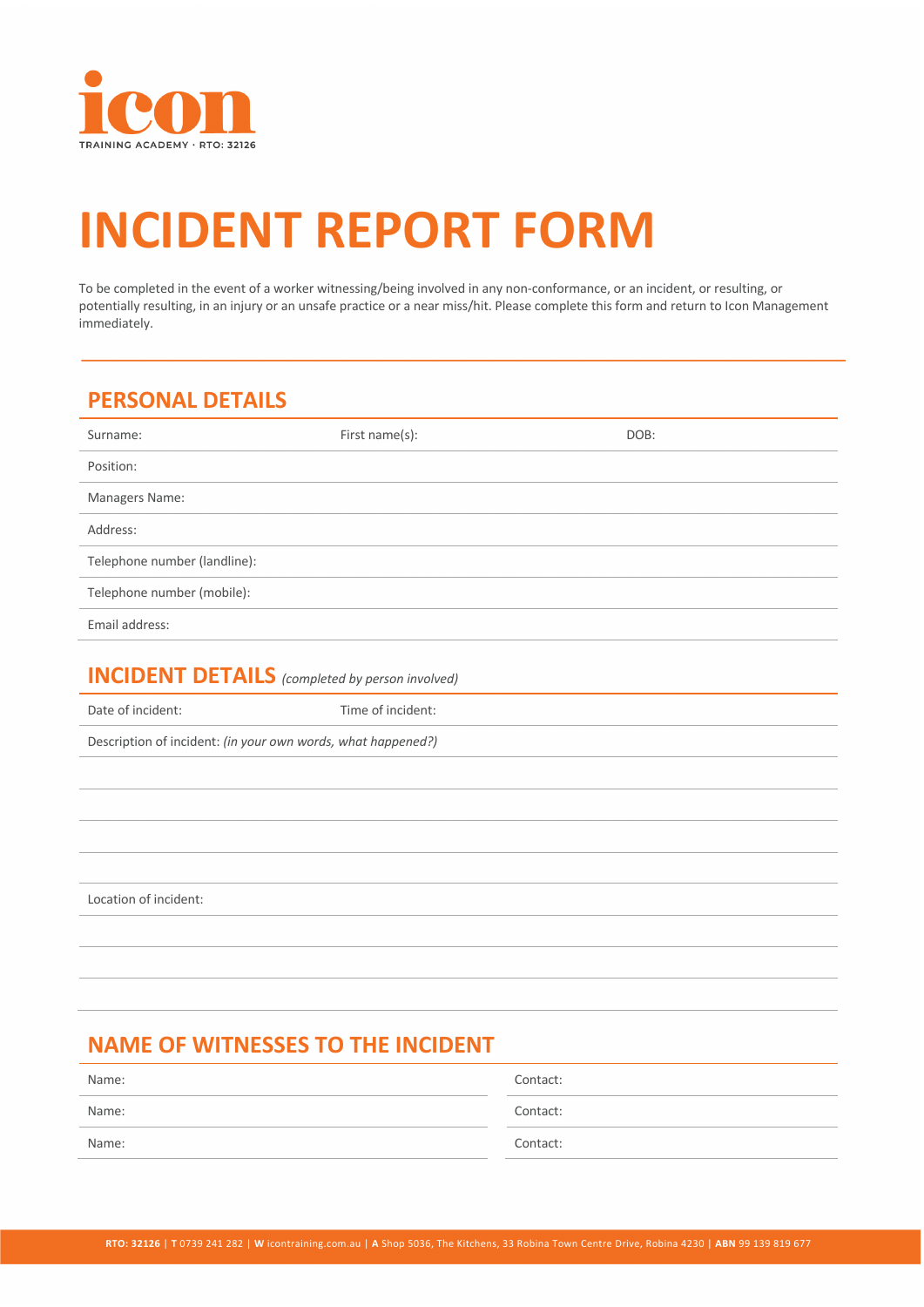

## **DETAILS OF INJURIES SUSTAINED**

| Injured person's name: |
|------------------------|
| Type of injury:        |
| Treatment received:    |
| Injured person's name: |
| Type of injury:        |
| Treatment received:    |

# **DETAILS OF OTHER PERSONS INVOLVED**

| Did the incident involve any other person?       | , l Yes | No |
|--------------------------------------------------|---------|----|
| (If yes, provide their name and contact details) |         |    |
|                                                  |         |    |

#### **DETAILS OF ANY DAMAGE**

| Did any damage to property occur?       | l Yes | $\overline{\phantom{a}}$ No |
|-----------------------------------------|-------|-----------------------------|
| (If yes, provide details of the damage) |       |                             |

# **OTHER DETAILS**

| Were the Police or other emergency services involved?              | Yes | No  |
|--------------------------------------------------------------------|-----|-----|
| (If yes, provide details of the officers attending)                |     |     |
|                                                                    |     |     |
|                                                                    |     |     |
| Was the state safety regulator informed<br>(eg Safework/Worksafe)? | Yes | No  |
| Has an emergency contact or support person<br>been notified?       | Yes | No  |
| Is this a worker's compensation related incident?                  | Yes | No  |
| Was the worker's compensation insurer notified?                    | Yes | No. |